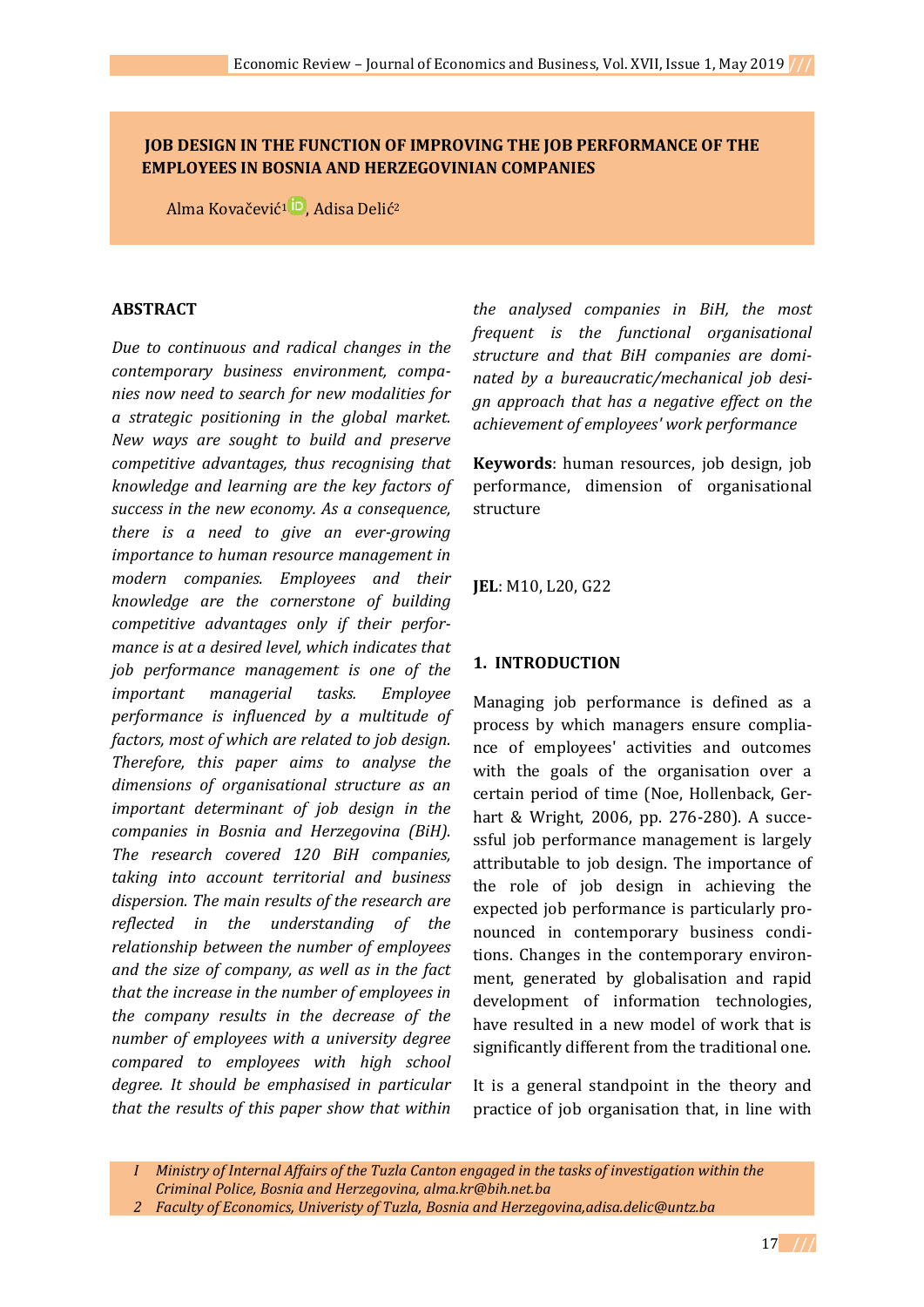the new job design tendencies, new approaches to job design should be developed that will allow optimal use of employees' potential, i.e. the achievement of expected job performance. The traditional approaches tojob design are based on the assumption that job characteristics affect individual and organizational performance. However, these approaches do not include systematic consideration of job design context, but are rather focused on certain job characteristics and their causeeffect relationshipwithin the organisation. Authors who focus their research on job design believe that this approach is incomplete, and that it is necessary to initiate development of integrative theories and models that will systematically include the complexity of different influences on job design itself, as well as the cause-effect relationship between job design and job and organisational performance.

When it comes to improving job performance, i.e. work success, it is the primary source of organisational effectiveness (Gibson *et al*., 2009, p. 384), which is defined as the degree to which an individual contributes to the achievement of organisational goals (Campbell, 1983 in Motowidlo & Schmit, 1999, p. 58). In literature, there are numerous individual outcomes implied as job performance (objective and subjective) such as absenteeism, job satisfaction, contentment with interpersonal relationships, ability to develop and earn, stress, exhaustion, quality and quantity of the work done, independence in work, and so on. Some research results indicate existence of a direct link between job design and employees' job performance. To date, there are four approaches to job design (motivational, bureaucratic/mechanical, perceptual and biological) that have been identified in the context of analysing the effect of job design on job performance.

Considering the aforementioned changes in the field of work in modern business conditions and the new challenges in job design and

job performance management, the question arises: is the bureaucratic/mechanical approach, which negatively affects achieving the desired performance of employees, dominant in the companies in Bosnia and Herzegovina (BiH)?

Subsequently, a working hypothesis is postulated as follows:

*H0: In BiH companies, the dominant approach is the bureaucratic/mechanical approach, which negatively affects achieving the desired performance of employees.*

The supporting hypotheses H1 –H11 allow us to more easily follow the implementation of the main working hypothesis H0. The supporting hypotheses are:

*H1: BiH companies are predominantly classical, with the organisational structure of a functional type;*

*H2: In BiH companies, there is a developed awareness of the need to implement organisational changes in order to increase organisational flexibility and adaptability to the environment;*

*H3: Bosnian companies are characterised by a high degree of centralisation in their organisation;* 

*H4: Bosnian companies are characterised by a high degree of formalisation in their organisation;* 

*H5: Due to a high degree of centralisation and formalisation of organisation in BiH companies, job design in predominantly bureaucratic/ mechanical;* 

*H6: Employees in BiH companies do not work in comfortable physical conditions, which negatevely affects their job performance;* 

*H7: Jobs in BiH companies are not adequately tailored to human psycho-physical requireme-*

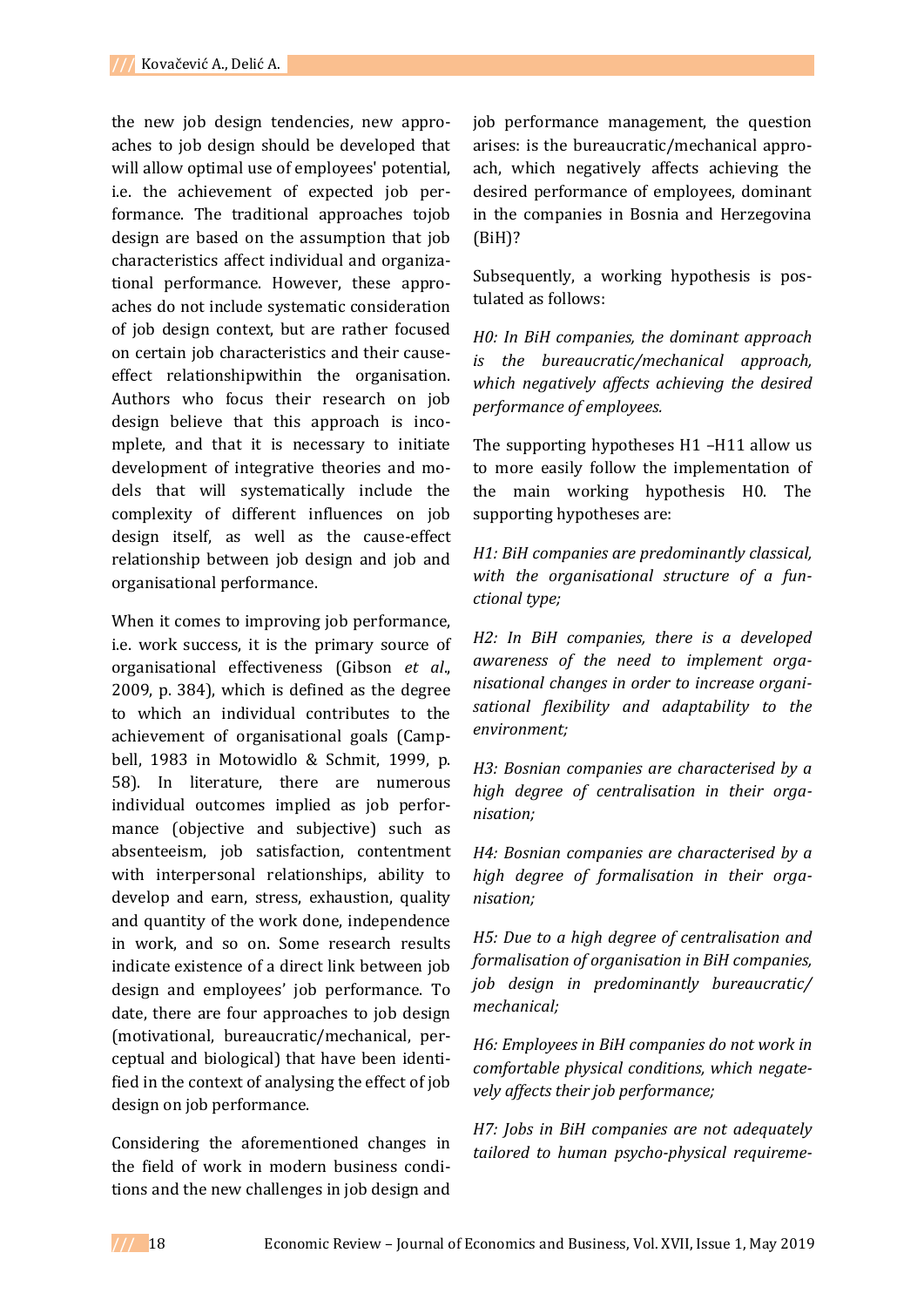*nts, which have a negative impact on employee performance;* 

*H8: In BiH companies, work is too specialised, which leads to workplace monotony and has a negative impact on employees' job performance;* 

*H9: In BiH companies, employees do not receive feedback on the outcome of the work performed, which negatively affects their job performance;* 

*H10: In BiH companies, employees do not participate sufficiently in decision making, which negatively affects their job performance;* 

*H11: In BiH companies, teamwork is insufficiently applied, which has a negative impact on employees' job performance (it limits their creativity and innovation).* 

BiH is in the process of transition toward the market economy. This implies the creation of a completely new economic environment to which all companies must adapt. The most important changes are: ownership transformation, establishment of sound financial discipline, introduction of world standards in business to encourage export and investment, relocation of social function from the company, inclusion in international flows and promotion of competition. These changes require an urgent process of restructuring of companies, *i.e*. the entire economy in BiH (Džafić, 2006, p. 19).

# **2. THEORETICAL BACKGROUND**

Job performance implies the effect (which includes the appropriate quantity and quality of the work performed), then the corresponding characteristics of the employee (competencies, abilities, knowledge, skills, *etc*.) and the required working behaviour. This is measured by performance indicators (Noe & Schmitt, 1986; pp. 497–523) such as:

• Ouantity of work performed (for example, produced or sold quantity expressed in monetary value or number of units, number of completed activity cycles, *etc*.);

- Quality of work performed (the stage in which the process or the result of a certain activity approaches the perfect or ideal mode of performing a particular activity);
- The need for supervision and instruction (the degree to which an employee can independently perform his/her job without the instruction of a manager or a colleague at work);
- Behaviour at work/interpersonal impact (the degree to which an employee promotes a sense of self-satisfaction, goodwill, and co-operation with colleagues and managers);
- Personality characteristics manifested while performing job (ability to make decisions, degree of loyalty to the organisation and its policy and goals, communication skills, degree of initiative, etc.);
- Respecting deadlines (is an activity completed on time or at the earliest possible deadline from the standpoint of coordination with other activities and maximising the time needed for other activities);
- Cost efficiency **(**the degree to which the use of organisational resources is minimised to achieve maximum results or to reduce losses).

The approach to job design incorporates the process of decision-making on the content of the work, the manner in which it will be performed, the authorities needed for its performance, the required degree of autonomy, the relationship between that work and the work performed by other members of the organisation, the means used for conducting business, conditions under which this job is performed, *etc*.

Researches focusing on the issues of job design with the aim of improving employee performance have shown that it is possible to differentiate four approaches in this field: motivational, bureaucratic/mechanical, biological, and perceptual. Indicators to measure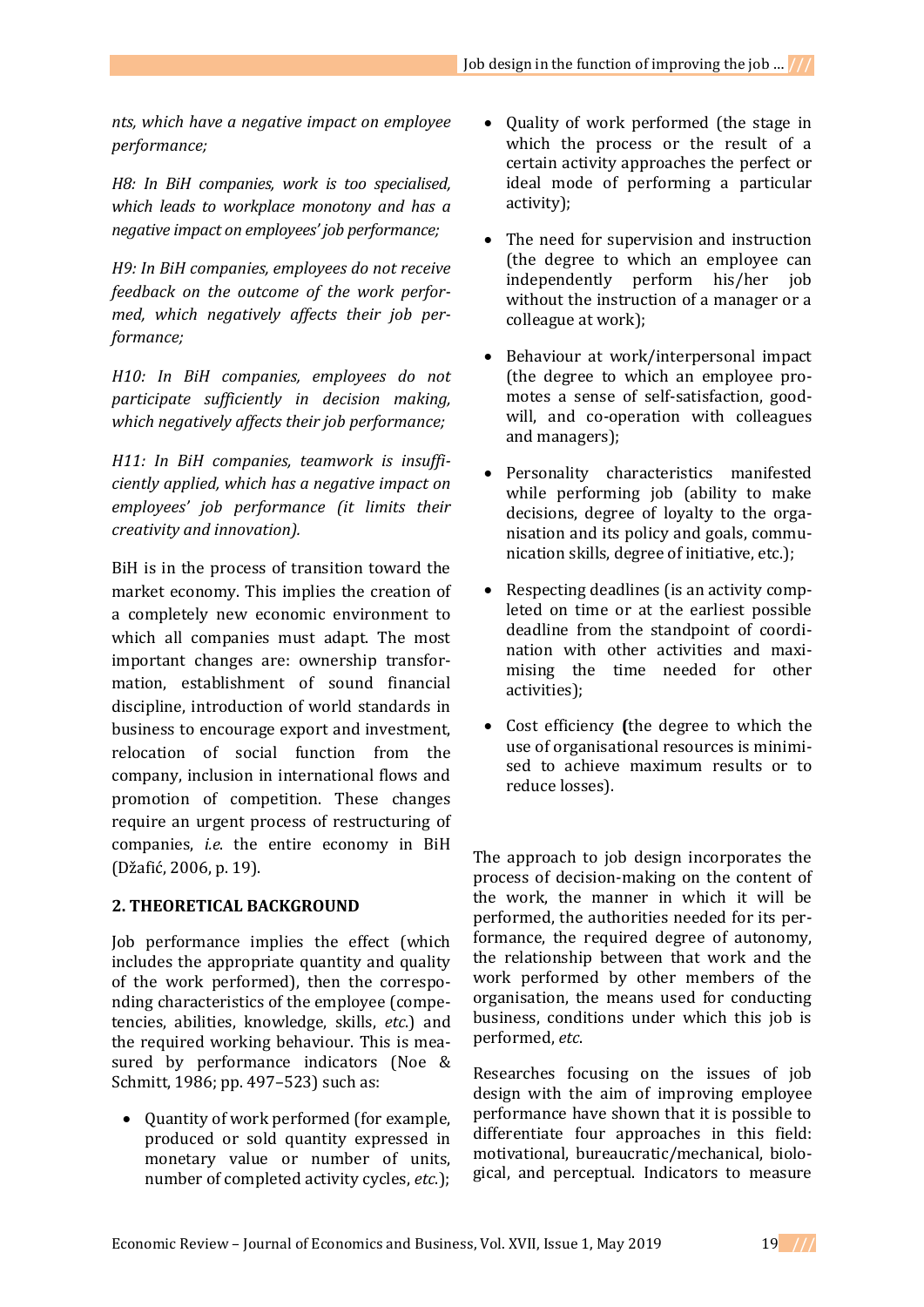design work are listed below as follows (Noe & Schmitt, 1986, pp. 497–523):

- Degree of autonomy in the workplace;
- Possibility to achieve positive social interaction at work;
- Degree of precision in defining tasks and goals that include performance;
- Variety of tasks involved in the job;
- Task identity level;
- Level of required skills or expertise to perform the job;
- Level of task relevance;
- Opportunity for learning and development at work;
- Level of job specialisation;
- Specificity of the tools and procedures required to perform the job;
- Complexity of work tasks and jobs;
- Level of repetitive tasks:
- Degree of flexibility of working time;
- Level of automation at workplace;
- Physical conditions under which the job is performed;
- Level of monotony at work;
- Level of stress that a business involves:
- Appreciation for the psychophysical demands of the job;
- Communication intensity that a business involves;
- Characteristics of the organisational structure;
- Characteristics of the company strategy;
- Characteristics of technology;
- External variables that affect job performance.

Job design is significantly affected by dimensions of the organisational structure, which can be structural and contextual (Daft, 1995, pp. 15-17). The contextual dimension descrybes the whole organisation. The most important contextual dimension of the organisational structure is the environment in which the company operates, age and size of the company, the system of power in the organisation, goals and strategies of the company, characteristics of the technology being applied, and the specifics of the organisational culture. Structural dimensions describe the internal characteristics of the organisation. The most important parameters of structural organisation are specialisation, formalisation, complexity, standardisation, hierarchy, and the degree of centralisation/ decentralisation (Mintzberget Quinn, 1991, pp. 333-344).

*Specialisation*shows the level at which the tasks of the organisation are divided into smaller specific tasks. Specialisation is directly dependent on the degree of division of labour, in such a way that a high level of division of labour implies a narrow specialisation, and conversely, a low level of division of labour implies a broad specialisation. Horizontal specialisation refers to the breadth of work and shows how many jobs an individual performs within an organisation. Vertical specialisation refers to the depth of the job and shows the extent to which an individual has control over the job they perform (Petković, Janićijević & Bogićević-Milikić, 2009, p. 58). *Unskilled jobs* are usually very specialised in terms of both dimensions; *skilled or professional jobs* are usually specialised horizontally but not vertically (Mintzberg, 1979). A high degree of vertical specialisation can produce monotony and alienation at work, and thus adversely affect the psycho-physical health of employees. Hence, job rotation, job expansion, and job enrichment are often used today to make the job more challenging for the individual.

*Hierarchy* of the authority shows the relationship of subordination and superiority in the organisation. The hierarchy reflects the range of management, that is, the number of subordinates a manager can effectively manage.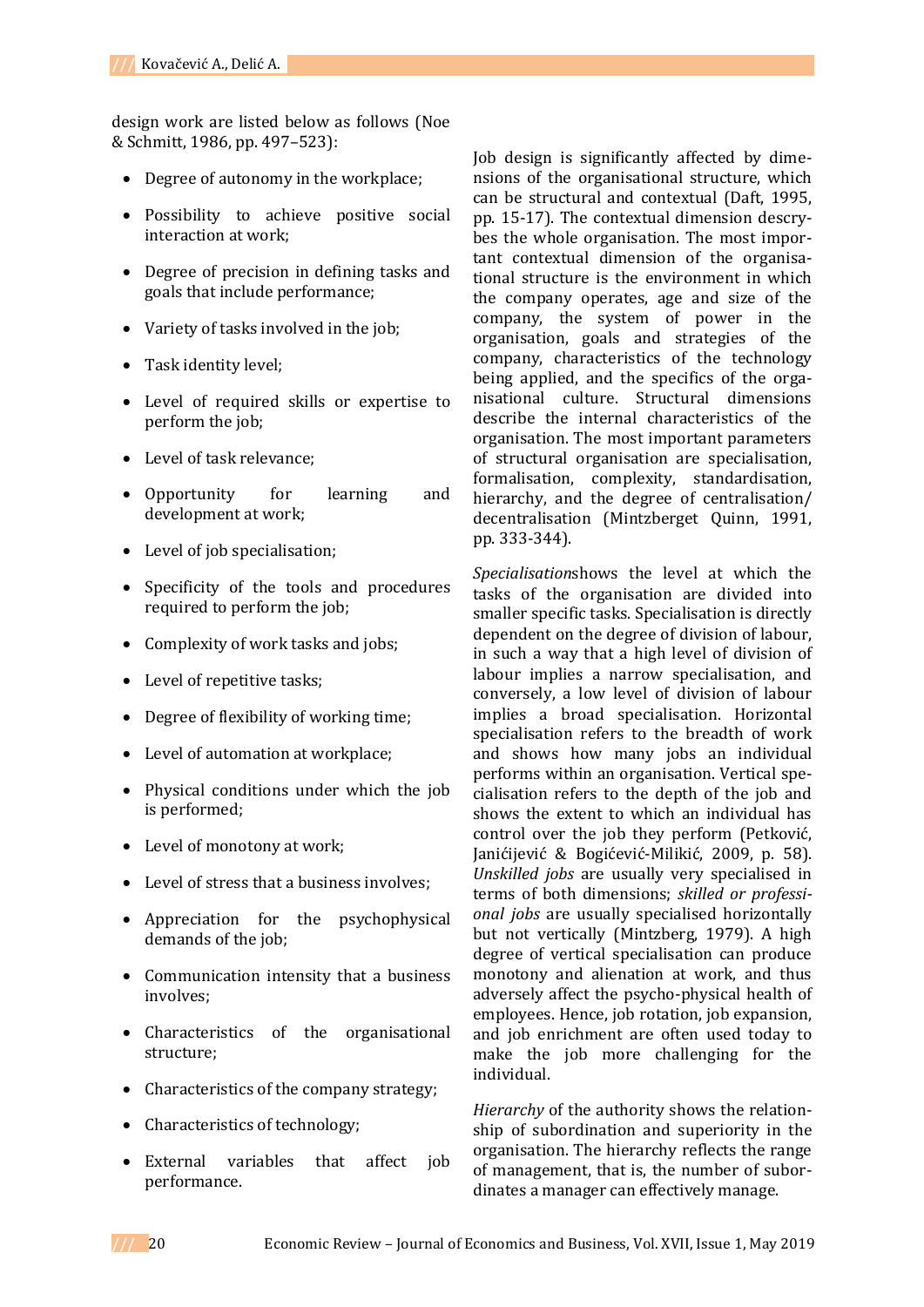*Decentralisation* refers to diffusing decisionmaking power in the organisational hierarchy. When all power is concentrated at the top of the organisational hierarchy, then its structure is centralised. When the power is dispersed to lower levels to a greater extent, then it is a relatively decentralised organisation. Although negative connotations are often associated with a high degree of centralisation, it should be emphasised that it is desirable in certain situations where a higher degree of control is desirable, such as, for example, when a business is in crisis or when the performance of business activities (usually in the domain of service delivery) depends of the application of rules, standards, and a higher degree of control.

## **3. PREVIOUS RESEARCH**

One of the first, but still one of the most topical, theoretical models that linked job characteristics and job performance is the Job Characteristics Model, designed by Hackman and Oldham(1975), and based on the objective characteristics of individual work. On the basis of this model, increased job satisfaction can be achieved by enriching the job. Many research studies have resulted in findings that are consistent with the elements of the Job Characteristics Model, and this model has been used well in management practice (Hackman & Oldham 1975, 1980, 2000).

The Vitamin Model, developed by Warr (1987, 1994, 2002), is a model that tests a large number of job characteristics symbolically by comparing their influence with the influence of vitamins on the human body. This model has drawn attention to the existence of nonlinear job characteristics and individual and organisational outcomes.

The Socio-informational View, developed by Salančik and Pfeffer (1977, 1978), shows how social interactions affect employees' responses to their jobs and that task dimensions differ in different environments, as well as that people subjectively evaluate job characteristics.

The theoretical framework of the job modification from 1981 by Oldham and Hackman shows that the structured features of an organisation affect employees' responses, shaping the characteristics of their jobs, thus emphasising the indirect influence of organisational structure on individual job performance.

As has already been pointed out, many new theoretical frameworks have been developed in recent years to conceptualise job design in the context of individual and organisational performance. The integrative theory of task design by Griffin (1982, 1987) connects the two categories of variables: tasks, roles and jobs, on the one hand, and perception, attitudes and behaviour of individuals, on the other hand, assuming that these variables are in a dynamic relationship (Hernaus, 2010, p. 100).

The integrative model of job design (Morgeson & Humphrey, 2008, p. 52) provides a comprehensive framework for aligning the characteristics of employees with the characterristics of their work, while simultaneously observing the characteristics of job assignments, as well as the social and contextual characteristics of the job.

The interdisciplinary approach to job design (Campion & Thayer, 1985, 1987, Campion, 1988) focuses on the need to integrate differrent views and perspectives on job design. It has its roots in industrial engineering, industrial psychology, organisational behaveour, and work psychology. The result of this concept of job design lies in four different approaches to job design that are often used in practice: motivational, bureaucratic, biological, and perceptual (Hernaus, 2010, pp. 100- 102).

The theory of socio-technical systems (Trist, 1981, Pasmore, 1988) is based on the assumption that job can be designed to optimise performance, both technically (materials, tools, machines, process of converting inputs into outputs) and socially (people and groups in organisation, organisation and coordination of work). This concept, therefore, focuses not only on the characteristics of work, but also recognises the influence of technology and organisational environment (Hernaus, 2010, pp. 100-102).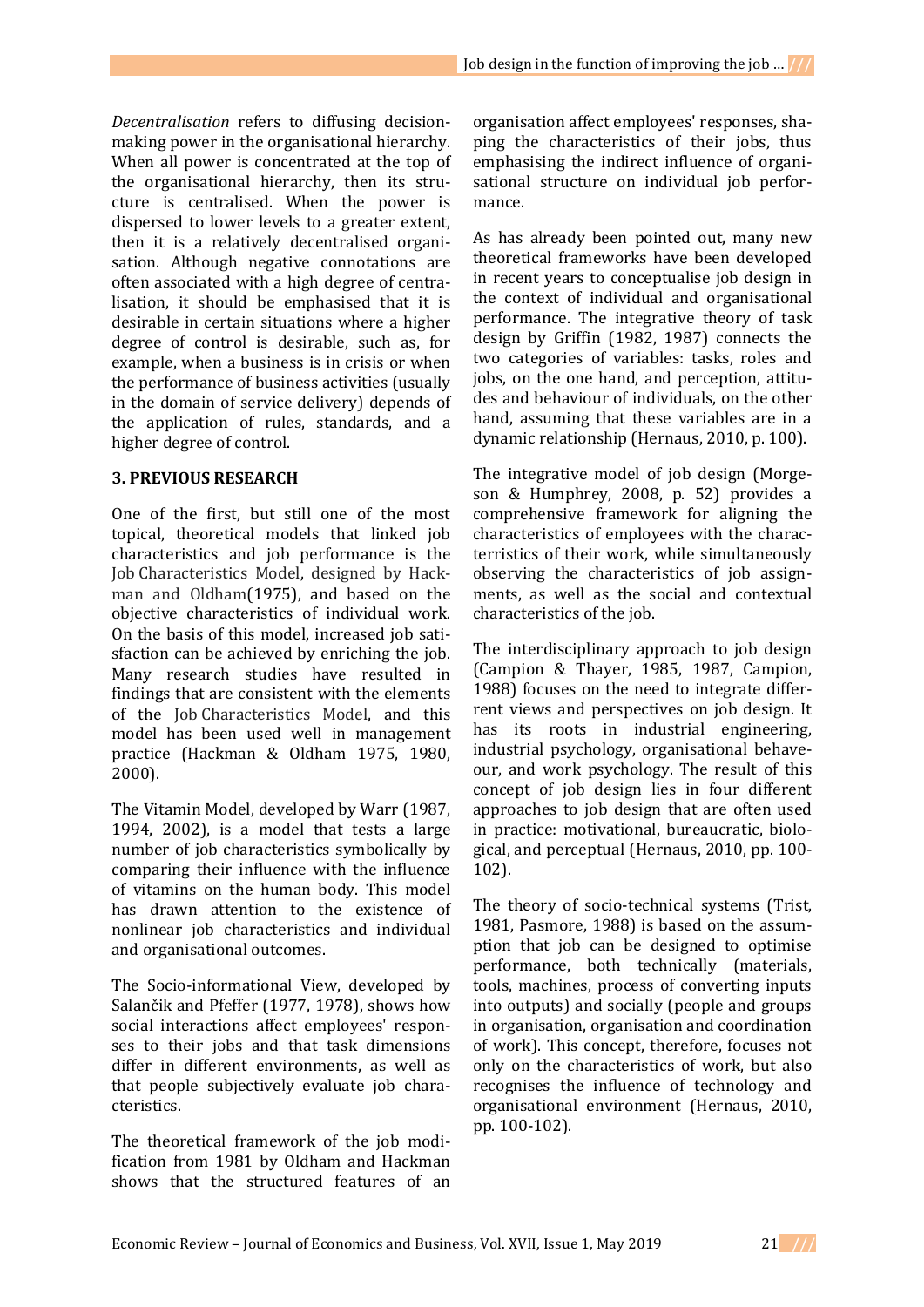#### **4. METHODOLOGY AND RESEARCH RESULTS**

### **4.1 Sample Design**

Having examined the available scientific literature concerned with job design used to improve job performance of employees in BiH companies, it can be seen that no systematic research has been conducted in this area in BiH. Taking into account the abovementioned, it was important to research and analyse the dominant characteristics of the organisational structure and the dominant approaches to job design in the context of their influence on the performance of employees.

The primary research was conducted mid-2016 on a sample of 120 companies. The data were collected using a survey questionnaire (*i.e*. using the technique of a written structured research), objectively compatible with the research subject. A five-point Likert scale was used to structure the questionnaire and to measure respondents' views on various aspects of organisational structure, from 1 ("strongly disagree") to 5 ("strongly agree"). With the aim to include companies from all parts of BiH, the sample was selected by taking into consideration the criteria of territorial dispersion. In order to make the sample as representative as possible, the companies covered by this research belong to different branches of activity starting from coal production, food production, wood processing and textile industry, over electricity generation and distribution, metal industry, traffic, construction to service sectors and others.

The data were collected electronically, by mail and through a direct contact with general managers or members of the management team, who were sent 120 questionnaires, of which 101 were filled and returned (81 companies with less than 250 employees, 18 companies with 250 employees and 2 companies with over 1000 employees).

The data collected though this research were analysed using several techniques ensuring the functionality of the SPSS 15.0 software, as well as through the variance analysis (ANOVA).

The results of the empirical research will be presented and interpreted below.



Figure 4.1 *Number of employees in relation to the size of the company*  Source: Authors' own empirical research

The average number of employees was 172.01 with a standard deviation of 369.03 employees. The company with the lowest number of employees had three employees while the company with 3080 employees was the largest in the sample. Figure 3.2 shows the structure of employees according to the degree of professional qualification.



Figure 4.2 *Employee structure according to the degree of professional qualification*  Source: Authors' own empirical research

From the results shown, there are 57 companies with up to 50 employees with high school education, 78 companies have up to 50 employees with college education while 88 companies have up to 50 employees with university education. It should be emphasised that the companies with a large number of employees (250 to 1000) take a large portion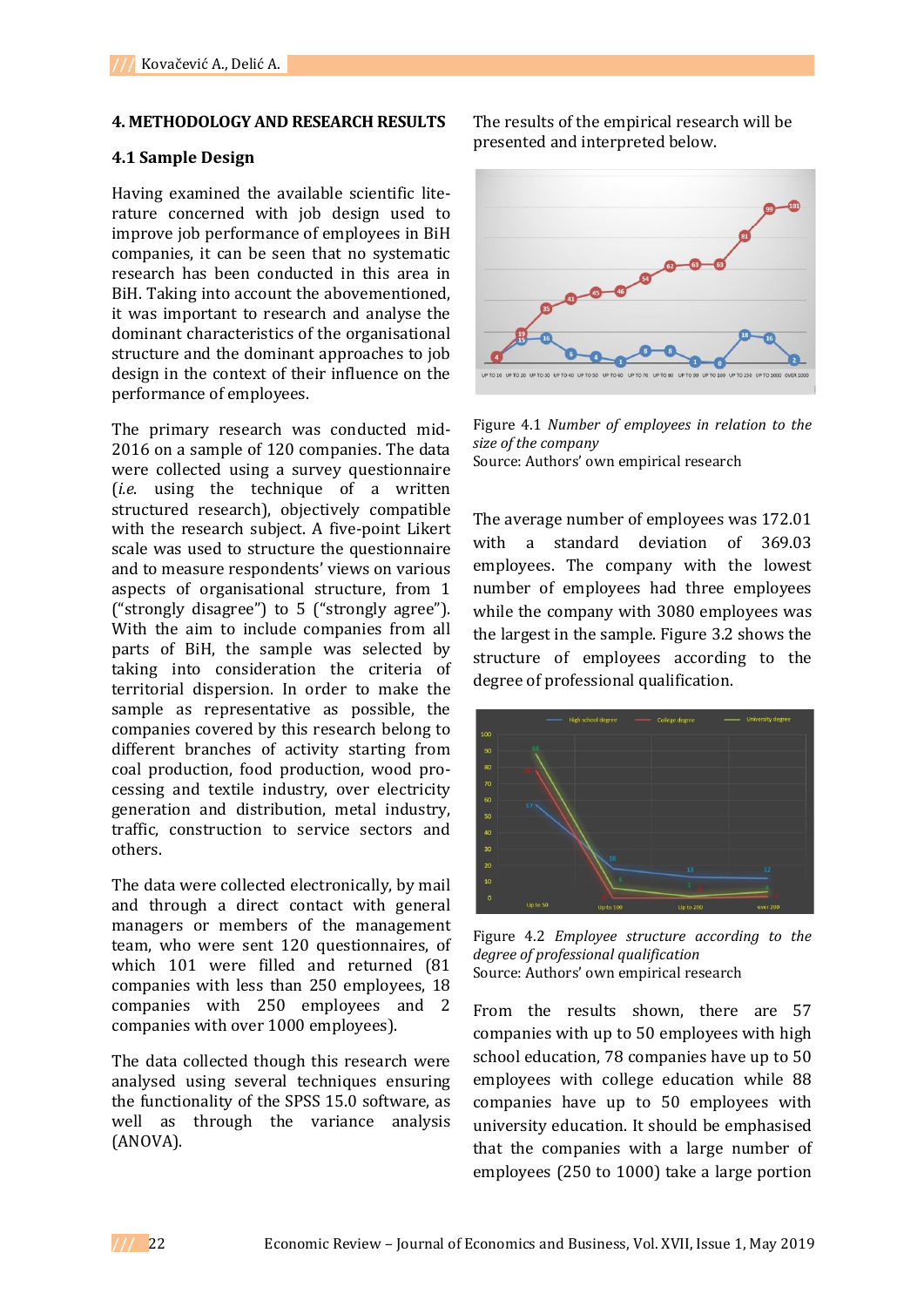of this category, which is evident from the indicators that only one company has over 200 employees with college education, and four with over 200 employees with university education. From all the indicators, it can be concluded that the increase in the total number

of employees in the company results in reduced share of employees with collegeand university education compared to employees with only high school education.

Table 4.1 shows the organisational structure of the surveyed companies.

| Type of organisational structure                                                                                              | $\%$ |
|-------------------------------------------------------------------------------------------------------------------------------|------|
| a) Functional organisational structure<br>(organisation according to business functions)                                      | 52.7 |
| b) Geographic organisational structure<br>(an organisation focused on the main markets)                                       | 2.2  |
| c) Product-based organisational structure<br>(organisation focused on products)                                               | 9.9  |
| d) Organisational structure according to customers<br>(organisation focused on major customers)                               | 18.7 |
| e) Project organisational structure                                                                                           | 1.1  |
| f) Matrix organisational structure<br>(combination of functional and project organisation)                                    | 3.3  |
| g) Mixed organisational structure<br>(two or more types of divisions are combined at the<br>same organisational level)        | 9.9  |
| h) Hybrid organisational structure<br>(functional and divisional components are combined<br>at the same organisational level) | 2.2  |

Table 4.1 *Type of organisational structure (Source: results of author's empirical research) (2016)*

*Source: The Empirical Study Results*

It can be seen from Table 1 that the standard functional organisational structure is present in the majority of the surveyed companies (52.7%) (a.), which confirms the auxiliary hypothesis H1 of the present study.Organisational structure according to customers is present in 18.7% (d.), while there are 9.9% (g.) of companies with product-based and mixed organisational structure. Amongthe surveyed companies, the least represented

are companies with project (1.1%) (e), geographic and hybrid (2.2%) (b. and h.), and matrix organisational structure (3.3%) (f.)

### **4.2. Discussion of Research Results**

Respondents' answers regarding the degree of appropriateness of the existing organisational solution are represented in Table 4.2.

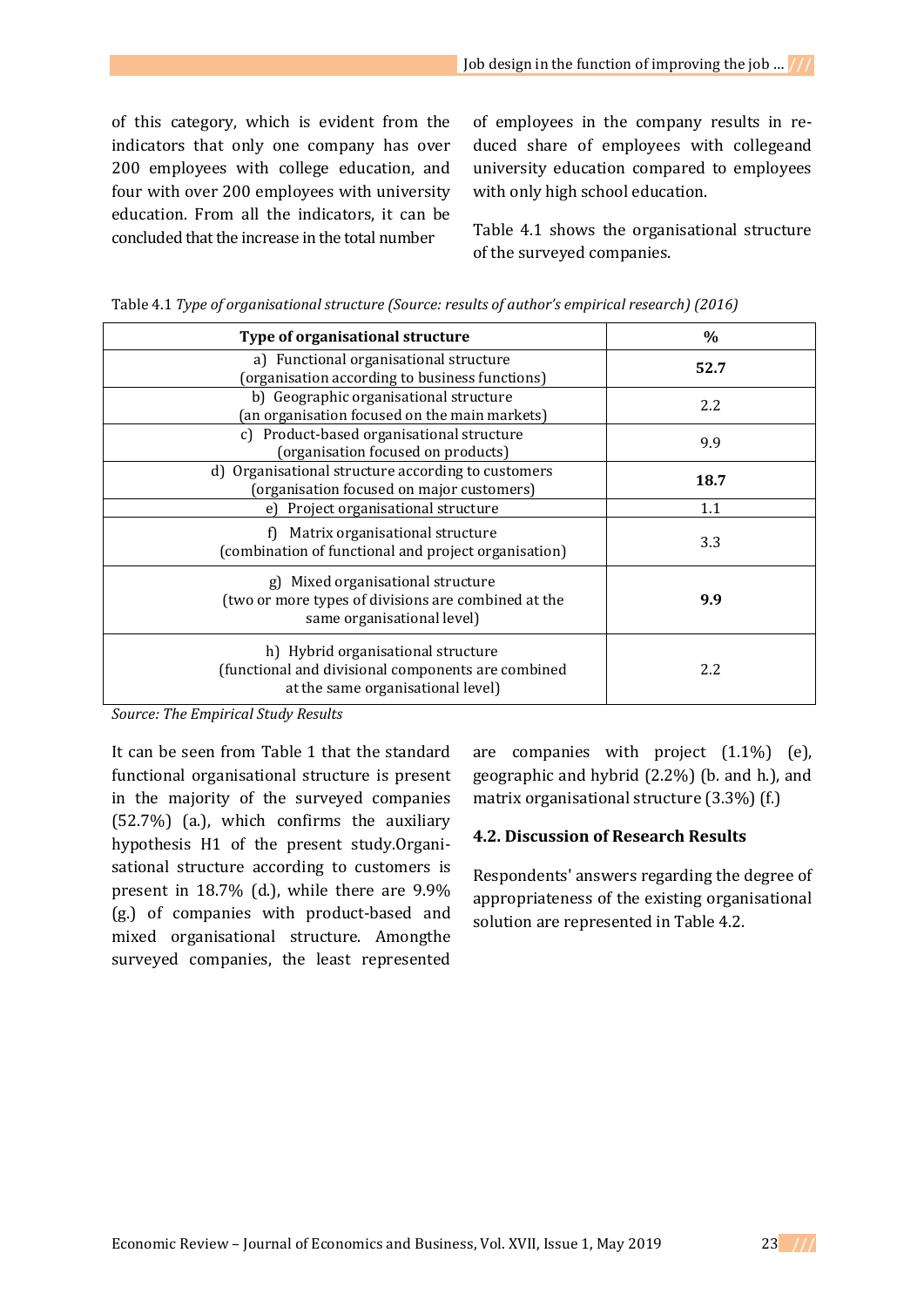| Changes in organisational structure                                                                                                                                                          | <b>Strongly</b><br>agree | Agree | <b>Neither</b><br>agree or<br>disagree | <b>Disagree</b> | <b>Strongly</b><br>disagree |
|----------------------------------------------------------------------------------------------------------------------------------------------------------------------------------------------|--------------------------|-------|----------------------------------------|-----------------|-----------------------------|
| a) The existing organisational structure is<br>fully appropriate to the current business<br>situation in your company.                                                                       | 5.0                      | 14.0  | 20.0                                   | 43.0            | 18.0                        |
| b) The existing organisational structure is<br>dysfunctional and slows down the<br>decision-making process.                                                                                  | 9.0                      | 48.0  | 29.0                                   | 12.0            | 2.0                         |
| c) The existing organisational structure<br>produces frequent conflicts between<br>employees due to vaguely defined<br>authorities and responsibilities.                                     | 3.0                      | 38.0  | 38.0                                   | 19.0            | 2.0                         |
| d) The existing organisational structure<br>does not allow employees the expression<br>of innovation and creativity.                                                                         | 16.0                     | 57.0  | 10.0                                   | 17.0            | 0.0                         |
| e) Employees are adequately and timely<br>informed about the reasons and goals of<br>implementing changes in the<br>organisational structure.                                                | 11.0                     | 45.0  | 31.0                                   | 12.0            | 1.0                         |
| f) The existing organisational structure<br>needs to be urgently changed.                                                                                                                    | 16.0                     | 59.0  | 12.0                                   | 13.0            | 0.0                         |
| g) Organisational structure changes are<br>in progress.                                                                                                                                      | 7.0                      | 41.0  | 31.0                                   | 19.0            | 2.0                         |
| h) Changes in the organisational<br>structure should be carried out by the top<br>management of the company without<br>involving other employees.                                            | 9.0                      | 18.0  | 23.0                                   | 38.0            | 12.0                        |
| i) Changes in the organisational structure<br>should be carried out by external experts<br>and consultants as they are able to more<br>objectively observe the state of the<br>organisation. | 13.1                     | 59.6  | 16.2                                   | 10.1            | 1.0                         |

Table 4.2 *Changes in organisational structure (Source: results of author's empirical research)*

*Source: The Empirical Study Results*

As it can be seen from the previous table, the existing organisational structure in BiH is not appropriate to the current business situation, and as high as 61% of the companies have confirmed this claim (a – "Disagree" and "Strongly disagree"). With the assertion that the existing organisational structure is dysfunctional and decelerates decision-making, 57% of the companies (b.) agree that due to unclearly defined powers and responsibilities, it produces frequent conflicts between employees (41%) (c.) and does not allow for

the innovation and creativity of employees in 73% of companies (d.).

Given this high degree of agreement with the negative implications of the existing organisational structure, a high degree of agreement (75%) (f.) with the claim that such structure needs to be urgently changed is not surprising. Acting in this direction, a larger number of the respondents (72.7%) (i.) believe that this change should be carried out by external experts and consultants because they are more able to look at the status of the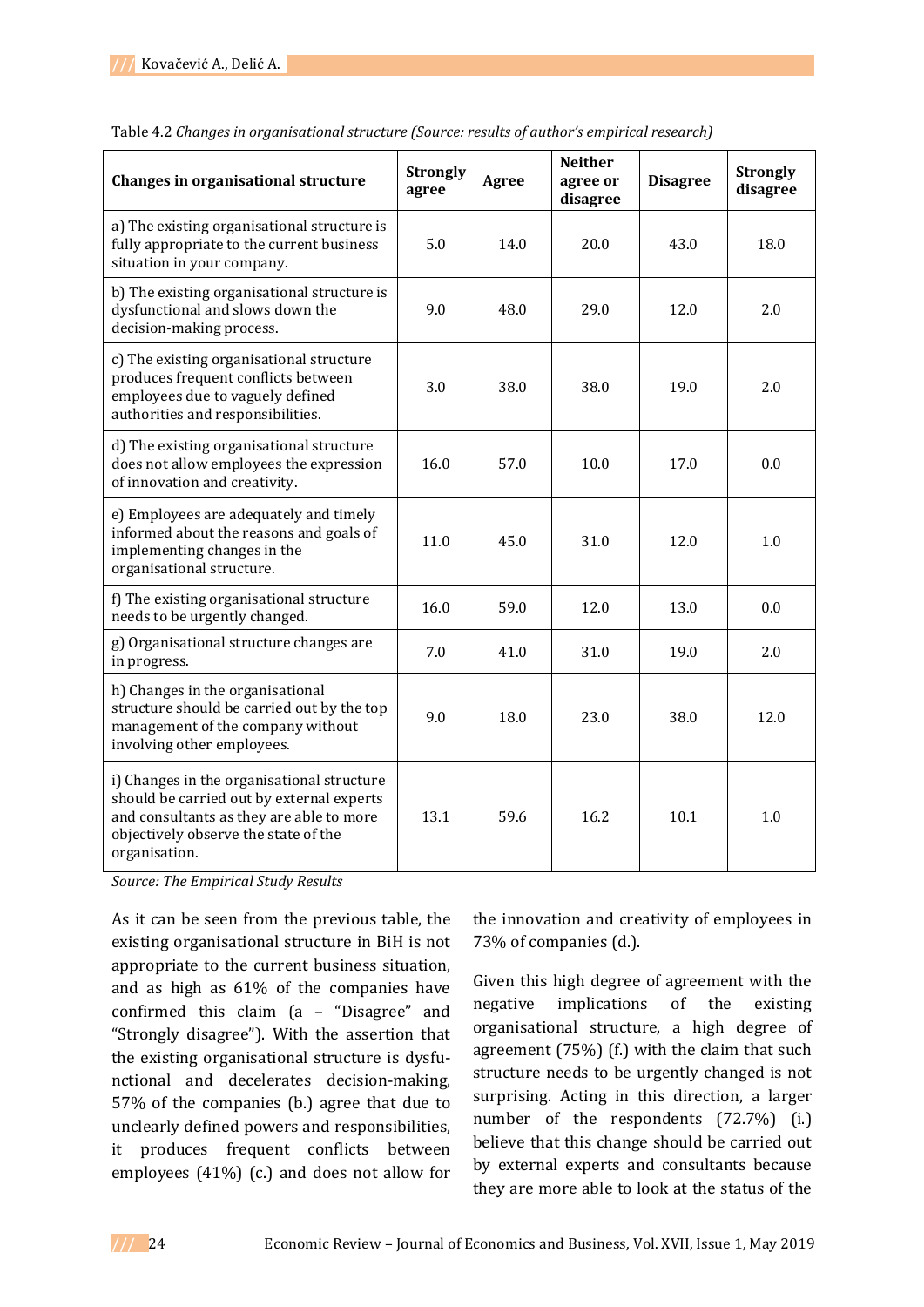organisation and only 27% of the surveyed companies (h.) believe it should be conducted by the top management of the company without including other employees.

Based on these indicators, it can be concluded that the existing organisational structure in BiH companies is inappropriate to the current business situation and needs to be urgently changed. However, what is certainly encouragingis the fact that there is a well-developed awareness of the need to implement organisational changes in order to increase flexibility and adaptability to the environment, thus confirming the H2 working hypothesis.

When it comes to the topic of the degree of centralisation in BiH, the respondents' responsesare presented in Table 4.3.

levels are rarely taken into account when solving a particular problem (66%) (f. – "Strongly agree" and "Agree"), and that the communication between the manager and the subordinates is of a purely formal nature55% (b. – "Strongly agree" and "Agree"). In support of achieving healthy communication as the basis for a positive business environment, the result of 52% (d. – "Strongly agree" and "Agree") where the assignments are mainly given in writing is by no means positive. Consequently, it is concluded that a high degree of centralisation in the organisation is a characteristic of BiH companies, which confirms H3 working hypothesis, which is a characteristic of a bureaucratic/mecha-nical approach to job design.

| Degree of<br>centralisation/decentralization<br>in your company                                                              | <b>Strongly</b><br>agree | Agree | <b>Neither</b><br>agree or<br>disagree | <b>Disagree</b> | <b>Strongly</b><br>disagree |
|------------------------------------------------------------------------------------------------------------------------------|--------------------------|-------|----------------------------------------|-----------------|-----------------------------|
| a) Decisions in your company are brought<br>by the top management, without<br>involving and consulting your<br>subordinates. | 6.0                      | 26.0  | 39.0                                   | 20.0            | 9.0                         |
| b) Communication between managers<br>and subordinates is purely formal.                                                      | 8.0                      | 47.0  | 29.0                                   | 13.0            | 3.0                         |
| c) Subordinates are not involved in the<br>process of setting up organisational goals.                                       | 6.0                      | 44.0  | 25.0                                   | 21.0            | 4.0                         |
| d) Tasks are mainly given in a written<br>form.                                                                              | 16.0                     | 36.0  | 36.0                                   | 10.0            | 2.0                         |
| e) Communication takes place exclusively<br>from top to bottom (in terms of<br>organisational hierarchy).                    | 6.0                      | 25.0  | 28.0                                   | 29.0            | 12.0                        |
| f) Employees at lower levels are rarely<br>taken into account when solving a<br>particular problem.                          | 19.0                     | 47.0  | 14.0                                   | 16.0            | 4.0                         |

#### Table 4.3 *Degree of centralisation*

Source: Authors' own empirical research

Regarding the degree of centralisation/decentralisation, the results show that the highest degree of agreement was observed in claiming that employees at lower

Figure 4.3 shows an average estimate of the degree of centralisation/decentralisation in the company by characteristics.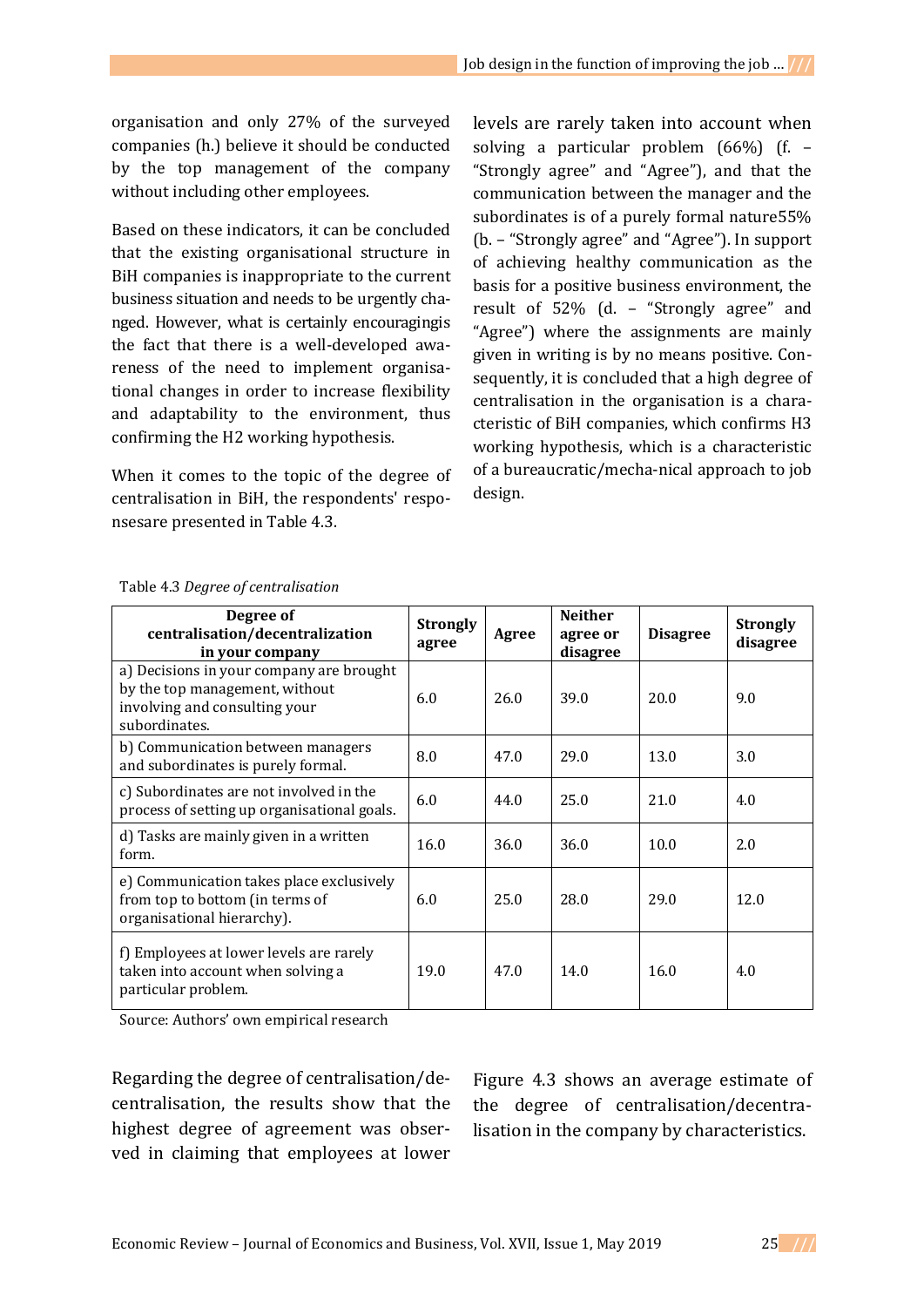

Figure 4.3 *Average assessment of the degree of centralisation/decentralisation in the company by characteristics* Source: Authors' own empirical research

The indicators presented show that the highest average rating of importance was assigned to the characteristic "Low-lever employees' suggestions are rarely taken into account in solving a problem" with a grade of 3.61 and "Tasks are mostly assigned in

writing" with an average rating of 3.54, whereby grade 5 indicates a stronger presence of the said characteristic. A similar situation exists when it comes to assessing the degree of formalisation in BiH companies, and respondents' responses to certain claims regarding this business segment are presented in Table 4.4, which shows the degree of formalisation in BiH companies.

From the previous table it is apparent that formal control in the company is mostly based on the establishment of profit centres of responsibility in a sense that organisational units are responsible for the profit earning in 66% of the responses (g.), strict rules and accurately defined procedures have been positively assessed in 55.5% of the responses (a.), and the frequent submission of written reports on the work performed was reported in 55% of the responses (c.). A high degree of

Table 4.4 *Degree of formalisation (Source: results of author's empirical research)*

| Formal control in your company is<br>based on:                                                                                                                                  | <b>Strongly</b><br>agree | Agree | <b>Neither</b><br>agree or<br>disagree | <b>Disagree</b> | <b>Strongly</b><br>disagree |
|---------------------------------------------------------------------------------------------------------------------------------------------------------------------------------|--------------------------|-------|----------------------------------------|-----------------|-----------------------------|
| a) Respecting rigid rules and precisely<br>defined procedures.                                                                                                                  | 53.3                     | 2.2   | 10.0                                   | 17.8            | 16.6                        |
| b) A large number of written documents<br>regulating employee behaviour.                                                                                                        | 6.0                      | 26.0  | 39.0                                   | 20.0            | 9.0                         |
| c) Frequently submitting written reports<br>on the work performed.                                                                                                              | 8.0                      | 47.0  | 29.0                                   | 13.0            | 3.0                         |
| d) Supervision of the superiors over all<br>their subordinates' activities.                                                                                                     | 6.0                      | 44.0  | 25.0                                   | 21.0            | 4.0                         |
| e) Establishing cost centre of<br>responsibility (organisational units are<br>responsible for the costs associated with<br>their business).                                     | 16.0                     | 36.0  | 36.0                                   | 10.0            | 2.0                         |
| f) Establishing revenue centres of<br>responsibility (organisational units are<br>responsible for the revenue they<br>generate).                                                | 6.0                      | 24.0  | 28.0                                   | 30.0            | 12.0                        |
| g) Establishing profit centres of<br>responsibility (organisational units are<br>responsible for the profit they generate).                                                     | 19.0                     | 47.0  | 14.0                                   | 16.0            | 4.0                         |
| h) Establishing investment centres of<br>responsibility (organisational units are<br>responsible for profit and return on<br>investment related to the organisational<br>unit). | 4.0                      | 18.0  | 37.0                                   | 37.0            | 4.0                         |
| i) The company is constantly evaluating<br>employee performance on which the<br>salary level and the ability to progress in<br>the hierarchy depend.                            | 5.0                      | 26.0  | 36.0                                   | 31.0            | 2.0                         |

Source: Authors' own empirical research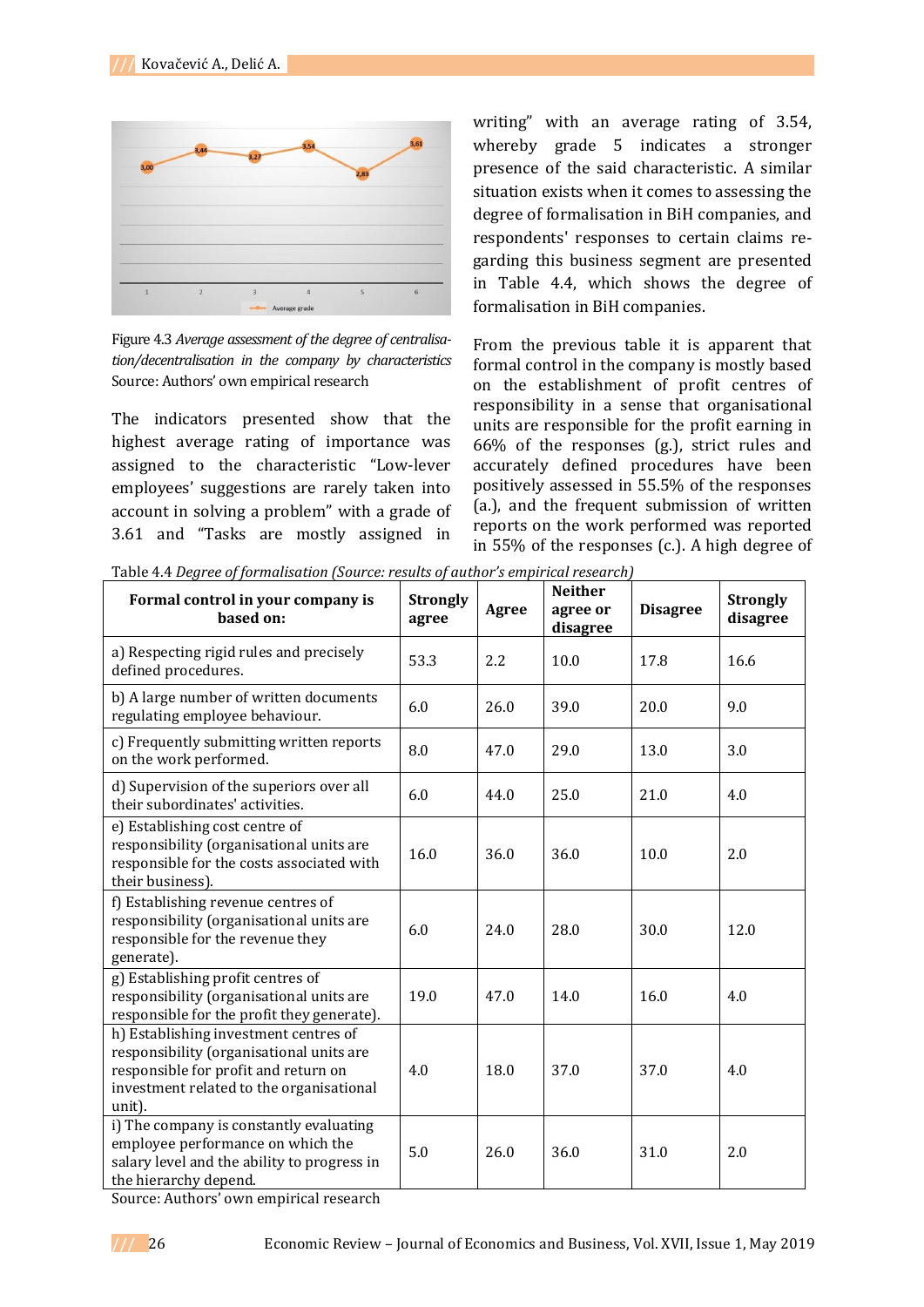agreement was also provided for the establishment of formal control through the establishment of cost centre of responsibility,meaning that organisational units are responsible for the costs associated with their business in 52% of the responses (e.), and through supervising the subordinates' activeties in 50% of the responses (d.).According to the respondents, in 22% of the responses(h.) of the surveyed companies formal control is the least based on the establishment of investment responsibility centres, *i.e.* organisational units are also responsible for profit and return on investments related to it,in 31% of the responses (i.) and on establishing revenue centres in a sense that the organisational units are responsible for revenue earnings in 30% of

Table 4.5 *Access to job design in BiH companies* 

the responses (f.). In accordance, same as in the case of centralisation, research results have shown that a high level of formalisation is characteristic for BiH companies in their organisation, which confirms H4 hypothesis.

Thus, as with centralisation, the results of the research have shown that BiH companies have a high degree of formalisation in their organisation, which confirms H4 working hypothesis. In order to look at the way of job design in BiH companies, the survey questionnaire included a total of 10 claims in this business area. The respondents had the opportunity to evaluate each of these claims and the results are shown in Table 4.5.

| rapic 1.5 necess to job acsign in bin companies<br><b>Access to job design</b>                                                                                                                                             | <b>Strongly</b><br>agree | <b>Agree</b> | <b>Neither</b><br>agree or<br>disagree | <b>Disagree</b> | <b>Strongly</b><br>disagree |
|----------------------------------------------------------------------------------------------------------------------------------------------------------------------------------------------------------------------------|--------------------------|--------------|----------------------------------------|-----------------|-----------------------------|
| a) I believe that jobs are too narrowly<br>defined and that employees should have<br>more authority.                                                                                                                       | 8.2                      | 21.4         | 33.7                                   | 31.6            | 5.1                         |
| b) I consider that due to the existing sys-<br>tematisation of jobs, the performance of<br>an employee is too dependent on the per-<br>formance of other employees/collea-gues,<br>which limits and slows down their work. | 3.0                      | 14.0         | 40.0                                   | 36.0            | 7.0                         |
| c) Monotony and the lack of working<br>spirit are noteworthy for those employees<br>who perform the same jobs every worki-<br>ng day/week.                                                                                 | 2.0                      | 17.0         | 38.0                                   | 38.0            | 5.0                         |
| d) I find that employees are generally too<br>busy at work for new everyday challenges<br>(solving complex tasks and making<br>difficult decisions).                                                                       | 0.0                      | 20.2         | 25.4                                   | 41.4            | 3.0                         |
| e) Employees receive feedback on the<br>quality of work they have done.                                                                                                                                                    | 0.0                      | 19.2         | 14.4                                   | 34.3            | 5.1                         |
| f) Employees are given a certain degree of<br>freedom in choosing the timing for break/<br>vacation during their working hours.                                                                                            | 3.0                      | 23.0         | 40.0                                   | 30.0            | 4.0                         |
| g) A large number of jobs in the company<br>are performed through team-work.                                                                                                                                               | 5.0                      | 21.0         | 30.0                                   | 34.0            | 10.0                        |
| h) Employees have a high degree of<br>freedom in making decisions related to<br>the execution of the tasks provided in the<br>description of their work.                                                                   | 3.0                      | 23.0         | 40.0                                   | 30.0            | 4.0                         |
| i) Employees work in pleasant physical<br>environment.                                                                                                                                                                     | 5.0                      | 36.0         | 44.0                                   | 13.0            | 2.0                         |
| j) Workplaces are designed in accordance<br>with human psycho-physical<br>requirements.                                                                                                                                    | 10.0                     | 45.0         | 33.0                                   | 11.0            | 1.0                         |

Source: Authors' own empirical research

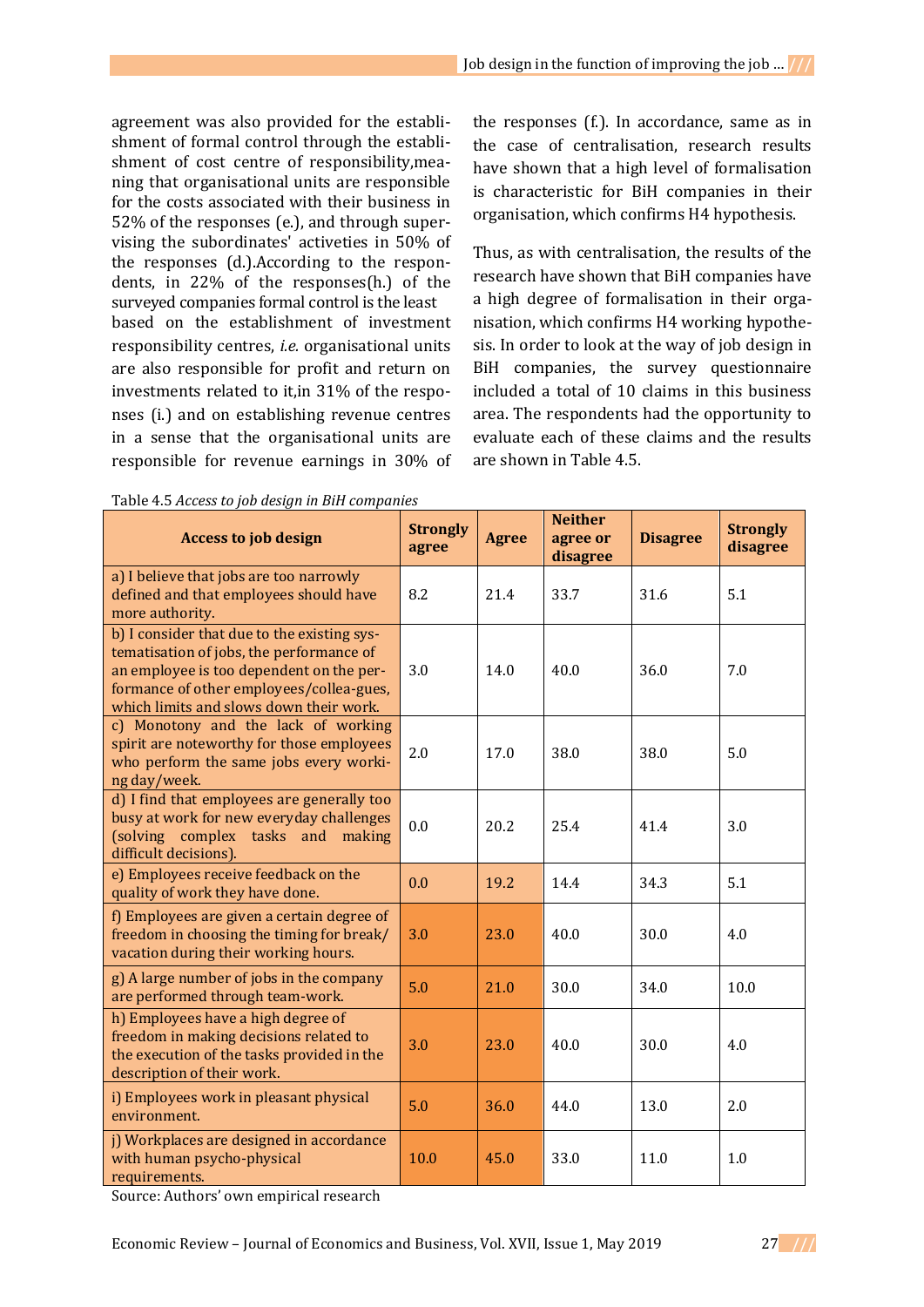Given the previously confirmed high degree of centralisation and formalisation in BiH companies, job design is largely determined by these characteristics. Namely, only 26% of the respondents (g.) identified team work in their organisations, which implies that there is insufficient use of teamwork in BiH companies, and that again, by limiting the creativity and innovativeness of employees, negatively reflects their job performance, which confirms H11 working hypothesis. Pleasant physical conditions, as the characteristics of the environment in their companies, were positively assessed by only 41% of the respondents (i.), which confirms H6 working hypothesis.

In addition, employees in BiH do not participate enough in making business decisions given that only 26% of the companies (h.) have reported that employees have a high degree of freedom in decision-making related to the tasks they perform, which confirms H10 working hypothesis. In the same percentage of the companies, employees are given a certain degree of freedom in selecting the time for break during working hours (f.), and in only 19.2% of the companies (e.), employees receive feedback on the quality of the work they have done, which confirms H9 working hypothesis. All of these indicators show that job design in BiH organisations, due to the high level of centralisation and formalisation is dominantly bureaucratic or mechanical. This is also shown by the result that in only 38% of the companies there is no monotony and lack of working spirit among the employees who perform the same tasks every day/week. This confirms H5 working hypothesis.

# **5. DISCUSSION OF RESEARCH RESULTS AND RECOMMENDATIONS**

This research opens up a number of questions that require further and more detailed analyis of the approaches to job design. Also, there is a number of other guidelines for conducting future research, given that these and similar

researches were predominantly conducted in the US companies and organisations, which implies the need for conducting similar research in other cultural environments, as well.

Since this research covered the level of organisational and individual analysis, it would be interesting to conduct research at the group level, as well. This refers to the need and popularity of teamwork and numerous group characteristics (*e.g*. group size, group structure, etc.).Such research would present very important determinants between the organisation's characteristics and the characteristics of jobs performed by its employees.

The issues of organisational design, and especially job design, are very poorly developed and rarely present. One of the reasons why this is the case is a very low level of professional knowledge and organisational skills, and hence every research in this area on the territory of BiH would be of great importance to the prevention of this problem.

The research also showed that the size of company plays a significant role in the organisational structure and design of the workplace. As it is difficult to make general conclusions on companies with three or 250 employees, *i.e*. with regard to the industry in which they operate, recommendations are given for future research in this area.

## **CONCLUSION**

The survey covered the number of employees and the size of the company. The average size of the company had 172.01 employees with a standard deviation of 369.03 employees. The company with the lowest number of employyees had three employees whereas the company with 3080 employees was the largest in the sample.

The results of the research on the structure of employees by degree of qualification show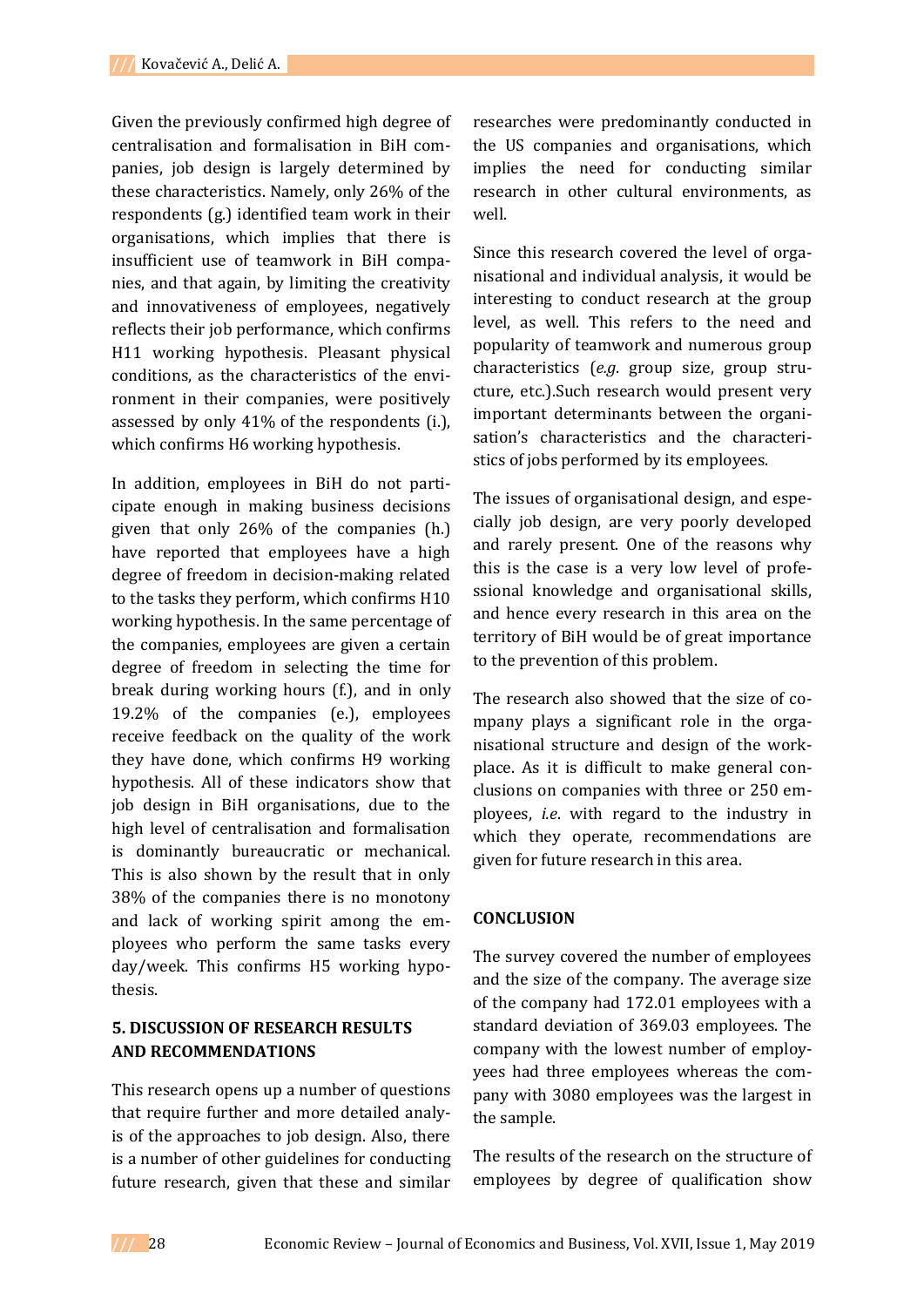that 57 companies have up to 50 employees with high school education, 78 companies have up to 50 employees with college education, while 88 companies have up to 50 employees with university education. From the results of the researches related to the level of employees' professional qualification, it can be concluded that the increase in the total number of employees in the company results in reduced share of employees with college and university education compared to the number of employees with only high school education.

When it comes to the organisational structure of the surveyed companies, it has been noticedthat in the largest number of the surveyed companies (52.7%) there is a standard organisational structure of the functional type. In 18.7% of them, there is an organisational structure according to customers, while 9.9% of companies are with the product-based and mixed organisational structure. Among the surveyed companies, the smallest number of companies have project organisational structure (1.1%), geographic and hybrid (2.2%), and matrix organisational structure (3.3%).

The research shows a high degree of centralisation and formalisation in BiH companies, which directly affects the design of the business, i.e. the design of the work is predominantly bureaucratic mechanical. This has been confirmed by 62% of the surveyed companies, where monotony and the lack of working spirit are noticeable, which also confirmed by H5 working hypothesis of this research.

The results and the conclusions of this research prove the validity of the set hypotheses set, through the achieved basic goal in an appropriate manner, by proving their arguments and quantitative indicators, i.e. that the basis hypothesis H0 is confirmed, which adversely affects the desired performance of employees.

## **REFERENCES**

- 1. Armstrong, M. &Baron, A. (1998) *Performance Management: The new realities.* London: Institute of Personnel and Development.
- 2. Bahtijarević Šiber, F. (1999) *Menadžment ljudskih potencijala.* Zagreb: Golden marketing.
- 3. Buble, M. (2000) *Management.* Split: Ekonomski fakultet.
- 4. Burns, T. & Stalker, G. M. (1961) *The Management of Innovation.* London: Tavistock.
- 5. Campbell, D.J. (1987) Task complexity and strategy development: A review and conceptual analysis. *Academy of Management Review*. 13(1), pp. 40-52.
- 6. Campion, M.A. (1988) Interdisciplinary approaches to job design: A constructive replication with extensions. *Journal of Applied Psychology*. 73(3), pp. 467-481.
- 7. Campion, M.A. & Thayer, P.W. (1985) Development and field evaluation of an interdisciplinary measure of job design. *Journal of Applied Psychology*. 70(1), pp. 29-43.
- 8. Campion, M.A. & McClelland (1991) Interdisciplinary Examination of the Costs and Benefits of Enlarged jobs: *A Job Design Quasi experiment*, *Journal of Applied Psychology.* 76(2), pp.186-198.
- 9. Campion, M.A. & Thayer, P.W. (1987) Job design: Approaches, outcomes and tradeoffs. *Organisational Dynamics*. 15(3), pp. 66-79.
- 10. Daft, R.L. (1995) *Organization theory & design*. St. Paul: West Publishing Company.
- 11. Dessler, G. (2007) *Osnovi menadžmenta ljudskih resursa.* Beograd: Data status.
- 12. DeVaro, J. (2010) A theoretical analysis of relational job design and compensation. *Journal of Organisational Behavior*. 31 (2- 3), pp. 279–301. DOI: 10.1002/job.596
- 13. Džafić, Z. (2007) *Preduzetnička ekonomija.* Tuzla: Denfas.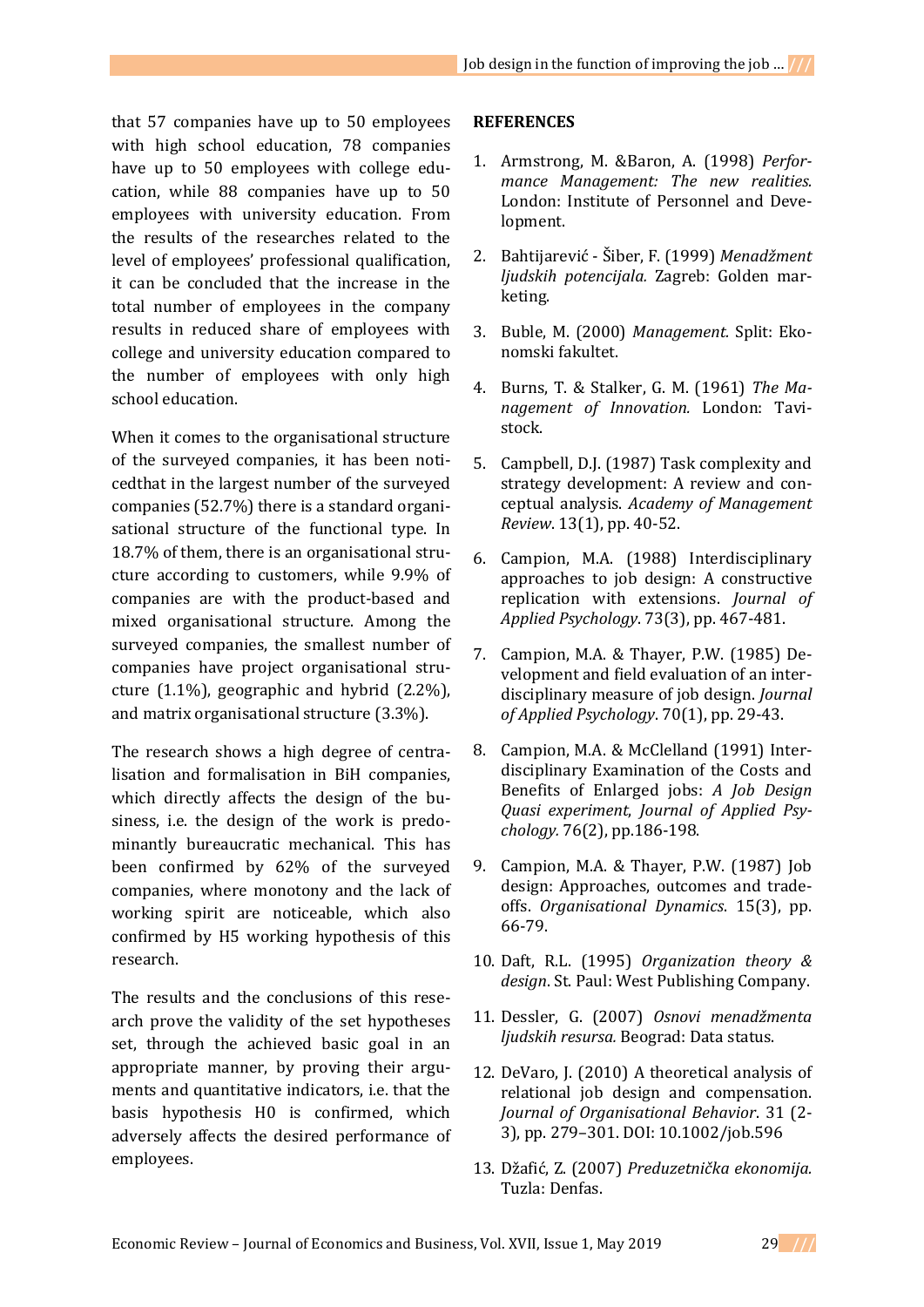- 14. Edwards, J.R., Scully, J.A. & Brtek, M.D. (2000) The Nature and Outcomes of Work: A Replication and Extension of Interdisciplinary Work-Design Research. *Journal of Applied Psychology*.85(6), pp. 860-868.
- 15. Edwards, M.R. & Ewen, A.J. (1996) *360° Feedback*: *The powerful new model for Employee Assessment & performance improvement*. New York: AMACOM American Management Association.
- 16. Fried, Y., Grant, A.M., Levi, A.S., Hadani, M. & Slowik, L.H. (2007) Job design in temporal context: A career dynamics perspective. *Journal of Organisational Behavior*. 28(7), pp. 911–927.
- 17. Galbraith, J.R. (1995) *Designing Organizatons, An Executive Briefing on Strategy, Structure and Process*. San Francisco, Jossey-Bass Publishers.
- 18. Gibson, J.L, Ivancevich J.M, Donnelly, J.H.& Konopaske, R. (2009). *Organization: Behavior Structure Processes.* New York: McGraw-Hill Companies, Inc.
- 19. Grant, A.M. (2007) Relational job design and the motivation to make a prosocial differrence, *Academy of Management Review*. 32(2), pp. 393–417.
- 20. Griffin, R.W. (1982) Task design: *An integrative approach*. Glenview, IL: Scott Foresman.
- 21. Griffin, R.W. (1987) Toward an integrated theory of task design. *Research in Organizational Behavior*. 9, pp. 79-120
- 22. Griffin, R.W.& McMahan, G. (1993) *Motivation through Job Design*. InJ. Greenberg (*Ed*.), *Organizational Behavior: The State of the Science* (pp. 23-44). Hillsdale, NJ: Lawrence Erlbaum Associates.
- 23. Hackman, J.R. & Oldham, G.R. (1980) *Work redesign.* Reading, MA: Addison-Wesley.
- 24. Hackman, J.R. & Oldham, G.R. (1975) Development of the job diagnostic survey. *Journal of Applied Psychology.* 60 (2), pp. 159-170
- 25. Hernaus, T. (2008) Process-Based Organisation Design Model: Theoretical Review and Model Conceptualisation*. EFZG Working Papers Series 0806*. Zagreb: Faculty of Economics and Business, University of Zagreb.
- 26. Hernaus,T. (2010) *Integracija makroorganizacijskih i mikroorganizacijskih varijabli kroz više razinski pristup. PhD Thesis.*Zagreb, Ekonomski fakultet.
- 27. Hodge B.J, Anthony W.P. & Gales L.M.(1996) *Organisation Theory: A Strategic Approach*. New Jersey: Prentice Hall.
- 28. Holman, D., Clegg, C. & Waterson, P. (2002) Navigating the Territory of Job Design. *Applied Ergonomics*. 3(3), pp. 197- 205.
- 29. Howard, A. (*Ed*.) (1995) *The Changing Nature of Work*. San Francisco: Jossey- Bass.
- 30. Janićijević, N., Petković, M. & Bogićević, B.(2009) *Organizacija.* Beograd:Ekonomski fakultet.
- 31. Katz D.& Kahn, R.L.(1978) *The Social Psychology of Organizing*. New York: Wiley.
- 32. Kilduff, M.& Brass, D.J. (2010) Job design: A social network perspective. *Journal of Organisational Behavior*. 31(2-3), pp. 309– 318. DOI: 10.1002/job.609
- 33. Kurtić, A. (2005) *Poslovna organizacija.*  Tuzla*:* Off-Set.
- 34. Lawrence, P.R. & Lorsch, J.W. (1967) *Organisation and Environment.* Boston: Harvard Business School Press.
- 35. Marušić, S. (1994) *Upravljanje i razvoj ljudskih potencijala*. Zagreb: Ekonomski institut Zagreb.
- 36. McLean, G.N.(2006) *Organisation Development: Principles*, *Processes, Performance*. San Francisco: Berrett- Kohler Publishers.
- 37. Miller, D. & Friesen, P. (1984) *Organi*sations: A Quantum View. NJ: Englewood Cliffs, Prentice Hall.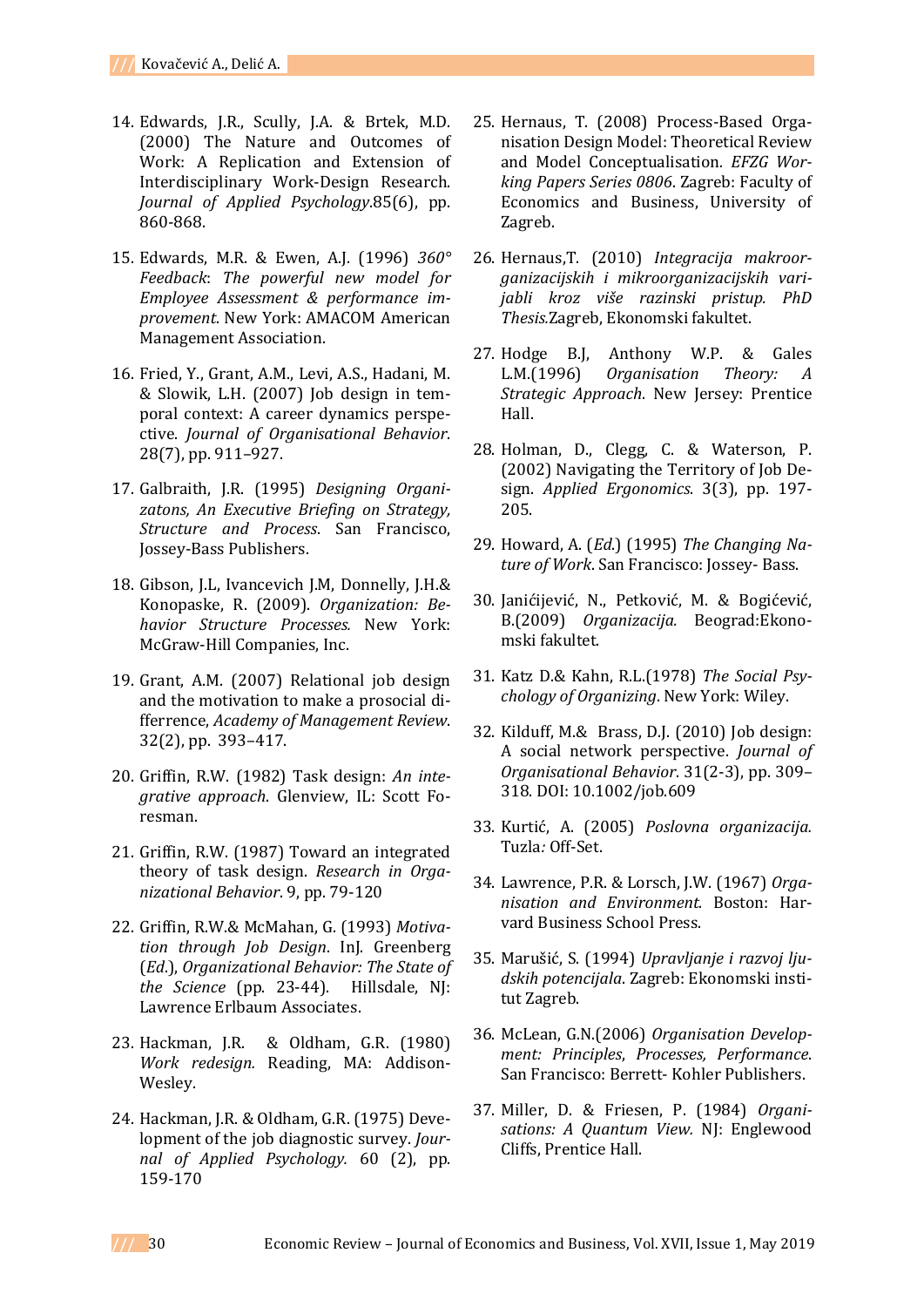- 38. Mintzberg, H. (1989) *Mintzberg on Management.* New York: The Free Press.
- 39. Mintzberg, H. & Quinn, J.B. (1991) *The Strategy Process - Concepts, Contexts, Cases*. Englewood Cliffs, N.J.: Prentice Hall.
- 40. Mintzberg, H. (1979) *The Structuring of Organisations*. Englewood Cliffs, N.J.: Prentice Hall.
- 41. Morgan, G. (1997) *Images of Organisation.* Thousand Oaks, CA: Sage Publications.
- 42. Morgeson, F.P. & Campion, M.A. (2003) *Work design*. In W. Borman, R. Klimoski, & D. Ilgen (*Eds*.) *Handbook of psychology: Industrial and organisational psychology* (pp. 423-452). New Jersey: John Wiley & Sons, Inc.
- 43. Morgeson, F.P. & Humphrey, S.E. (2008) Job and team design: Toward a more integrative conceptualization of work design. In J. Martocchio (*Ed*.) *Research in personnel and human resource management*(pp. 39-91). London: Emerald Group Publishing Limited.
- 44. Motowidlo, S.J. & Schmit, M.J. (1999) Performance Assessment in Unique Jobs. In D.R. Ligen & E.D. Pulakos (*Eds*.). *The Changing Nature of Job Performance: Implications for Staffing, Motivation and Development*(pp. 56-86). San Francisco, CA: Jossey-Bass.
- 45. Nicholson, N. (2010) The design of work — An evolutionary perspective. *Journal of Organisational Behavior*. 31(2-3), pp. 422– 431. DOI: 10.1002/job.603
- 46. Noe, R.A., Hollenback, J. R., Gerhart, B. & Wright, P. M. (2006) *Menadžment ljudskih potencijala.* Zagreb*:*Mate.
- 47. Noe. R.A. & Schmitt, N. (1986) The Influence of Trainee Attitudes on Training Effectiveness, Test of a Model. *Personnel Psychology*. 39 (3), pp. 497–523
- 48. Oldham, G.R.& Hackman, J.R. (1981) Relationship Between Organizational Structure and Employee Reactions: Comparing Alternative Frameworks. *Administrative Science Quarterly*.26(1), pp. 66-83.
- 49. Parker, S. K.& Ohly, S.(2008) Designing motivating jobs: An expanded framework for linking work characteristics and motivation. In R. Kanfer, G. Chen, & R. D. Pritchard (*Eds*.), *Work motivation*: *Past, present and future* (pp. 233-284), New York: LEA/Psychology Press.
- 50. Parker, S.K., &Wall, T.D.(1998) *Job and work design*: *Organizing work to promote well-being and effectiveness*. London, Sage.
- 51. Pasmore, W.A.(1988) *Designing effective organizations: The socio- technical systems perspective*. New York: John Wiley& Sons.
- 52. Petković, M., Janićijević, N.,& Bogičević-Milikić, B. (2009) *Organizacija – dizajn, ponašanje, ljudski resursi, promene*. Beograd: Centar za izdavačku delatnost Ekonomskogfakulteta.
- 53. Roberts, K. H.& Glick, W. (1981). The job characteristics approach to job design: a critical review. *Journal of Applied Psychology*. 66, pp. 193-217.
- 54. Salančik, R.& Pfeffer, J.(1977) An examination of need-satisfaction models of job attitudes. *Administrative science quarterly*. 22, pp. 427-456.
- 55. Salančik, R.& Pfeffer, J.(1978) A social information processing approach to job attitudes and task design. *Administrative science quarterly*. 23, pp. 224-253.
- 56. Šehić, Dž.& Rahimić, Z. (2006) *Menadžment.* Sarajevo:Ekonomski fakultet Univerziteta u Sarajevu.
- 57. Thompson, J. (1967) *Organisations in Action*. New York: McGrow-Hill.
- 58. Torrington, D., Taylor, S.& Hall, L.(2005) *Human Resource Management*. London: Prentice Hall.
- 59. Trist, E. (1981) *The evolution of socio-technical systems: a conceptual framework and an action research program*. Toronto: Ontario Quality of Working Life Centre.
- 60. Vough, H.& Parker, S. K. (2008) Work design research: Still going strong. In C. L. Cooper, & J. Barling (*Eds*.)*The SAGE Hand-*